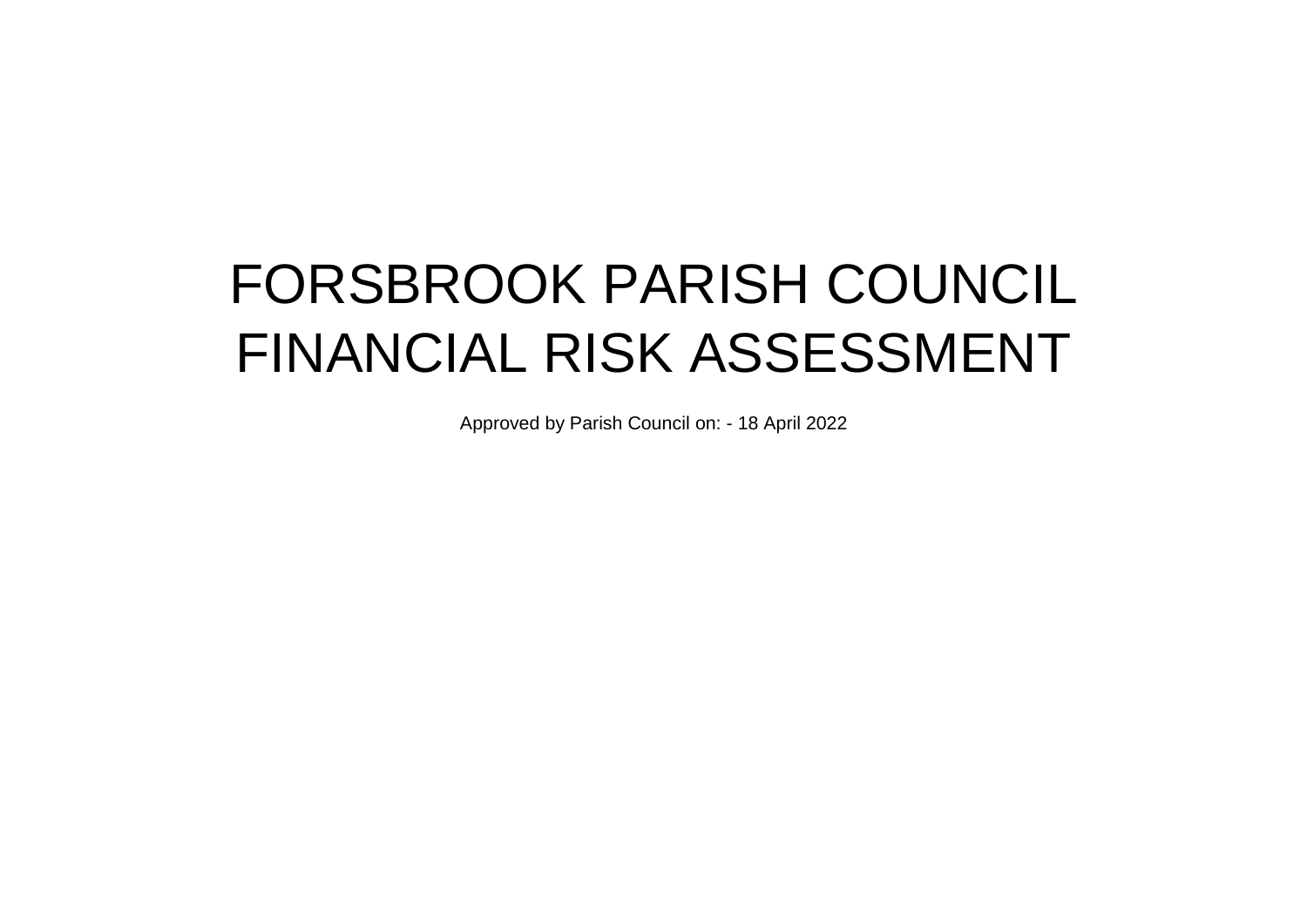## **FORSBROOK PARISH COUNCIL FINANCIAL RISK ASSESSMENT 2021 / 2022**

Risk assessment is a systematic general examination of working conditions, workplace activities and environmental factors that will enable the Parish Council to identify any and all potential inherent risks. The Parish Council, based on a recorded assessment, will take all practical and necessary steps to reduce or eliminate the risks, in so far as is practically possible.

This document has been produced to enable Forsbrook Parish Council to assess the risks that it faces and satisfy itself that it has taken adequate steps to minimise them.

## FINANICAL AND MANAGEMENT

| Subject                  | Risks(s) indentified                                                                    | H/M/L | Management / Control of Risk                                                                                                                                                                                                                                                                                                                                                                                                                                                                                                                                                                                                                     | Review / Assess / Revise                                                                            |
|--------------------------|-----------------------------------------------------------------------------------------|-------|--------------------------------------------------------------------------------------------------------------------------------------------------------------------------------------------------------------------------------------------------------------------------------------------------------------------------------------------------------------------------------------------------------------------------------------------------------------------------------------------------------------------------------------------------------------------------------------------------------------------------------------------------|-----------------------------------------------------------------------------------------------------|
| Precept                  | Adequacy of precept in<br>order for the Council to<br>carry out its Statutory<br>duties | L     | To determine the precept amount<br>required, the Council receives budget<br>update information quarterly. At the<br>precept meeting Council receives a<br>budget report, including actual position<br>and projection position to the end of year<br>and indicative figures or costings obtained<br>by the Clerk. With this information the<br>Council maps out the required monies for<br>standing costs and projects for the<br>following year and applies specific figures<br>to budget headings, the total of which is<br>resolved to be the precept amount to be<br>requested from SMDC. The figure is<br>submitted by the Clerk in writing. | <b>Existing procedure</b><br>adequate                                                               |
| <b>Financial Records</b> | Inadequate records<br><b>Financial irregularities</b>                                   |       | The Council has Financial Regulations<br>which sets out the requirements                                                                                                                                                                                                                                                                                                                                                                                                                                                                                                                                                                         | <b>Existing procedure</b><br>adequate Review the<br><b>Financial Regulations</b><br>when necessary. |
| <b>Bank and Banking</b>  | Inadequate checks                                                                       | L     | The Council has Financial Regulations<br>which set out banking requirements.                                                                                                                                                                                                                                                                                                                                                                                                                                                                                                                                                                     | <b>Existing Procedure</b><br>adequate                                                               |
|                          | <b>Banks mistakes</b>                                                                   |       | Quarterly Reconciliation, however monthly<br>reconciliations are sent to each councillor<br>and published on the web site.                                                                                                                                                                                                                                                                                                                                                                                                                                                                                                                       | <b>Existing procedure</b><br>adequate                                                               |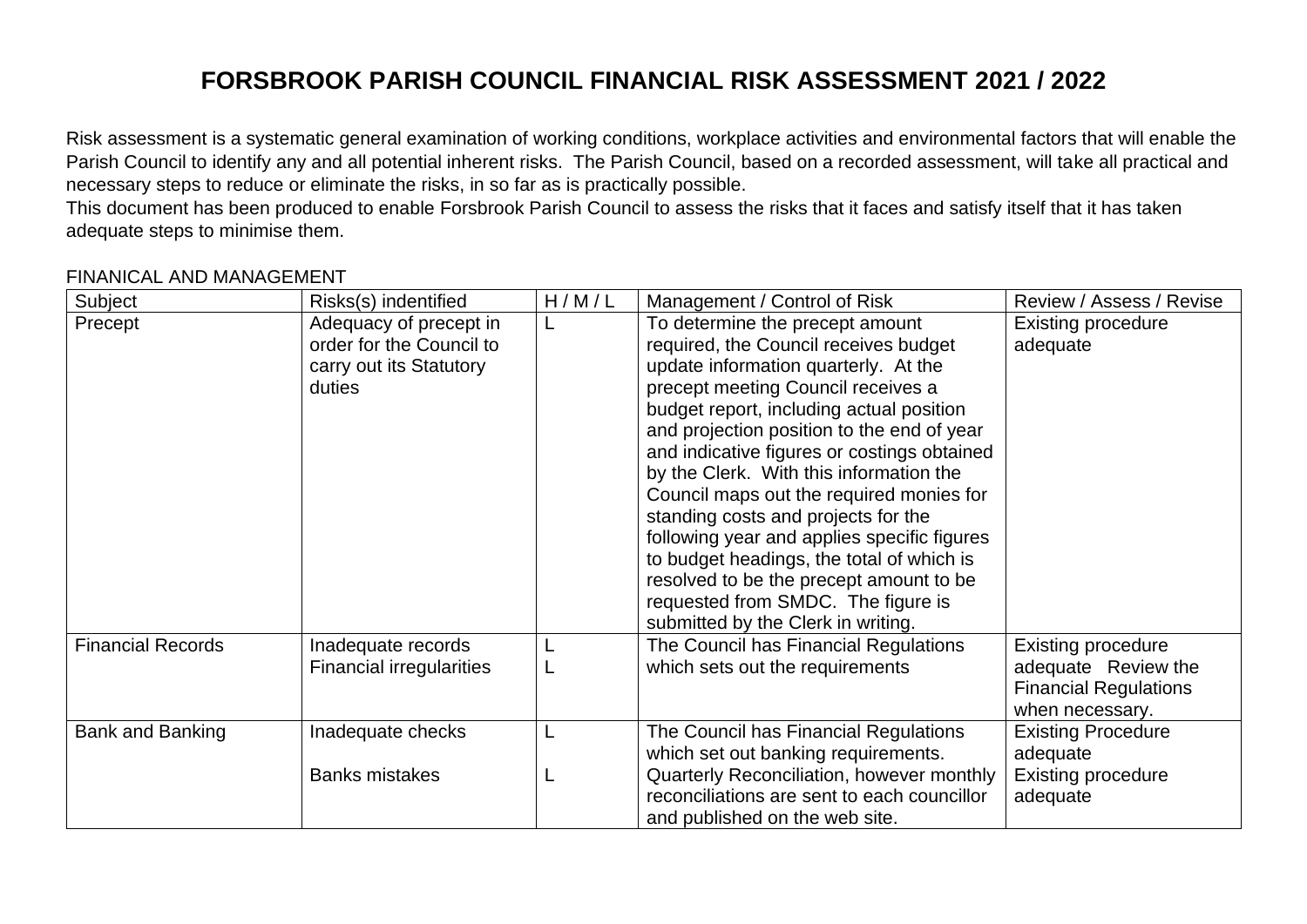| Reporting and auditing        | Information<br>communication                                       |        | Quarterly Budget Analysis is given at the<br>end of each quarter to include bank<br>balances and bank reconciliation                                                                           | <b>Existing procedures</b><br>adequate                                      |
|-------------------------------|--------------------------------------------------------------------|--------|------------------------------------------------------------------------------------------------------------------------------------------------------------------------------------------------|-----------------------------------------------------------------------------|
| Grants                        | <b>Receipt of Grant</b>                                            | L      | Parish does not presently receive any<br>regular grants                                                                                                                                        | Procedure would be<br>formed, if required                                   |
| Charges-rents receivable      | Payment                                                            |        | Parish Council receives burial ground fees<br>on an ad hoc basis and a wayleave<br>annual payment                                                                                              | <b>Existing procedure</b><br>adequate                                       |
| Grants and support<br>payable | Power to pay<br>Authorisation of Council to<br>pay                 |        | All such expenditure goes through the<br>required Council process of approval,<br>minuted and listed on accounts payable<br>schedule                                                           | <b>Existing procedure</b><br>adequate                                       |
| Best value accountability     | Work awarded incorrectly                                           | L      | Normal Parish Council practice would to<br>seek 3 quotations for any substantial work                                                                                                          | <b>Existing procedure</b><br>adequate                                       |
|                               | Overspend on services                                              | M      | to be undertaken. For major work<br>competitive traders would be sought. If<br>problems encountered with a contract the<br>Clerk would investigate the situation and<br>report to the Council. | Include when reviewing<br><b>Financial Regulations</b>                      |
| Salaries and assoc. costs     | Salary paid incorrectly.<br><b>Unpaid Tax to Inland</b><br>Revenue | L<br>L | Payroll and all taxations liabilities are to<br>be dealt with by the Clerk. Clerk to<br>ensure payment of all tax liabilities are<br>made.                                                     | <b>Existing procedure</b><br>adequate                                       |
| <b>Employees</b>              | Fraud by staff                                                     | L      | <b>Requirements of Fidelity Guarantee</b><br>insurance adhered to with regards to<br>fraud.                                                                                                    | <b>Existing procedure</b><br>adequate                                       |
|                               | <b>Health and Safety</b>                                           | L      | All employees to be provided adequate<br>direction and safety equipment needed to<br>undertake their roles.                                                                                    | <b>Monitor Health and Safety</b><br>requirements and<br>insurance annually. |
| <b>VAT</b>                    | Reclaiming/Charging                                                | L      | The Council has Financial Regulations<br>which sets out the requirements. An<br>annual claim to be made after the end of<br>each Financial Year.                                               | <b>Existing procedure</b><br>adequate.                                      |
|                               |                                                                    |        |                                                                                                                                                                                                |                                                                             |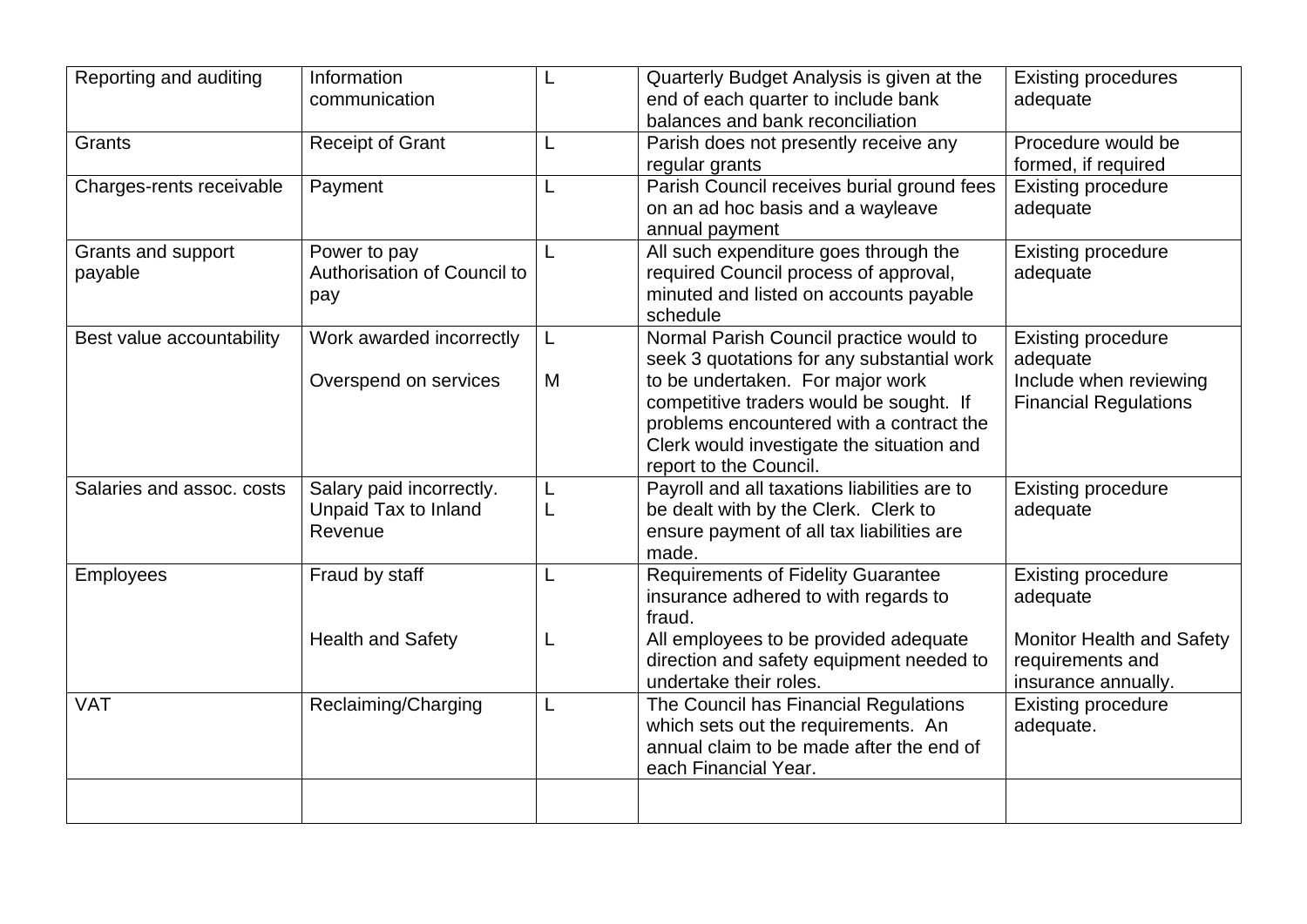| <b>Annual Return</b>                                | Submit within time limits                                        |        | Annual Return completed and signed by<br>the Council, submitted to internal auditor<br>for completion and signing them checked<br>and sent to External Auditor within time<br>frame.                                                                   | <b>Existing procedures</b><br>adequate                                                         |
|-----------------------------------------------------|------------------------------------------------------------------|--------|--------------------------------------------------------------------------------------------------------------------------------------------------------------------------------------------------------------------------------------------------------|------------------------------------------------------------------------------------------------|
| <b>Legal Powers</b>                                 | Illegal activity or<br>payments                                  |        | All activity and payments within the<br>powers of the Parish Council to be<br>resolved at Full Council Meetings                                                                                                                                        | <b>Existing procedures</b><br>adequate                                                         |
| Minutes/agendas/Notices<br><b>Statutory Notices</b> | <b>Accuracy and Legality</b>                                     |        | Minutes and agenda are produced in the<br>prescribed manner by the Clerk and<br>adhere to the legal requirements. Minutes<br>are approved and signed at the next<br>Council meeting. Minutes and agendas<br>displayed according to legal requirements. | <b>Existing procedures</b><br>adequate                                                         |
|                                                     | <b>Business conduct</b>                                          |        | Business conducted at Council meetings<br>should be managed by the Chair                                                                                                                                                                               | Members adhere to Code<br>of Conduct                                                           |
| <b>Members Interests</b>                            | <b>Conflict of interests</b><br>Register or members<br>interests | M      | Declarations of interest by members at<br>Council meetings<br>Register of members interests forms<br>reviewed regularly                                                                                                                                | <b>Existing procedures</b><br>adequate<br>Members take<br>responsibility to update<br>register |
| Insurance                                           | Adequacy<br>Cost<br>Compliance<br><b>Fidelity Guarantee</b>      | L<br>M | An annual review is undertaken of all<br>insurance arrangements<br>Employers and Employee liabilities a<br>necessity and within policies. Ensure<br>compliance measures are in place.<br>Fidelity checks in place                                      | <b>Existing procedure</b><br>adequate<br>Insurance reviewed<br>annually                        |
| <b>Data Protection</b>                              | <b>Policy Provision</b>                                          | L      | The Parish Council is registered with the<br><b>Information Commissioners Office</b>                                                                                                                                                                   | Ensure annual renewal of<br>registration                                                       |
| Freedom of Information                              | <b>Policy Provision</b>                                          |        | The Council has a Model Publication<br>scheme in place. To date there has been<br>no request under FOI.                                                                                                                                                | Monitor any requests<br>made under FOI.                                                        |
|                                                     |                                                                  |        |                                                                                                                                                                                                                                                        |                                                                                                |